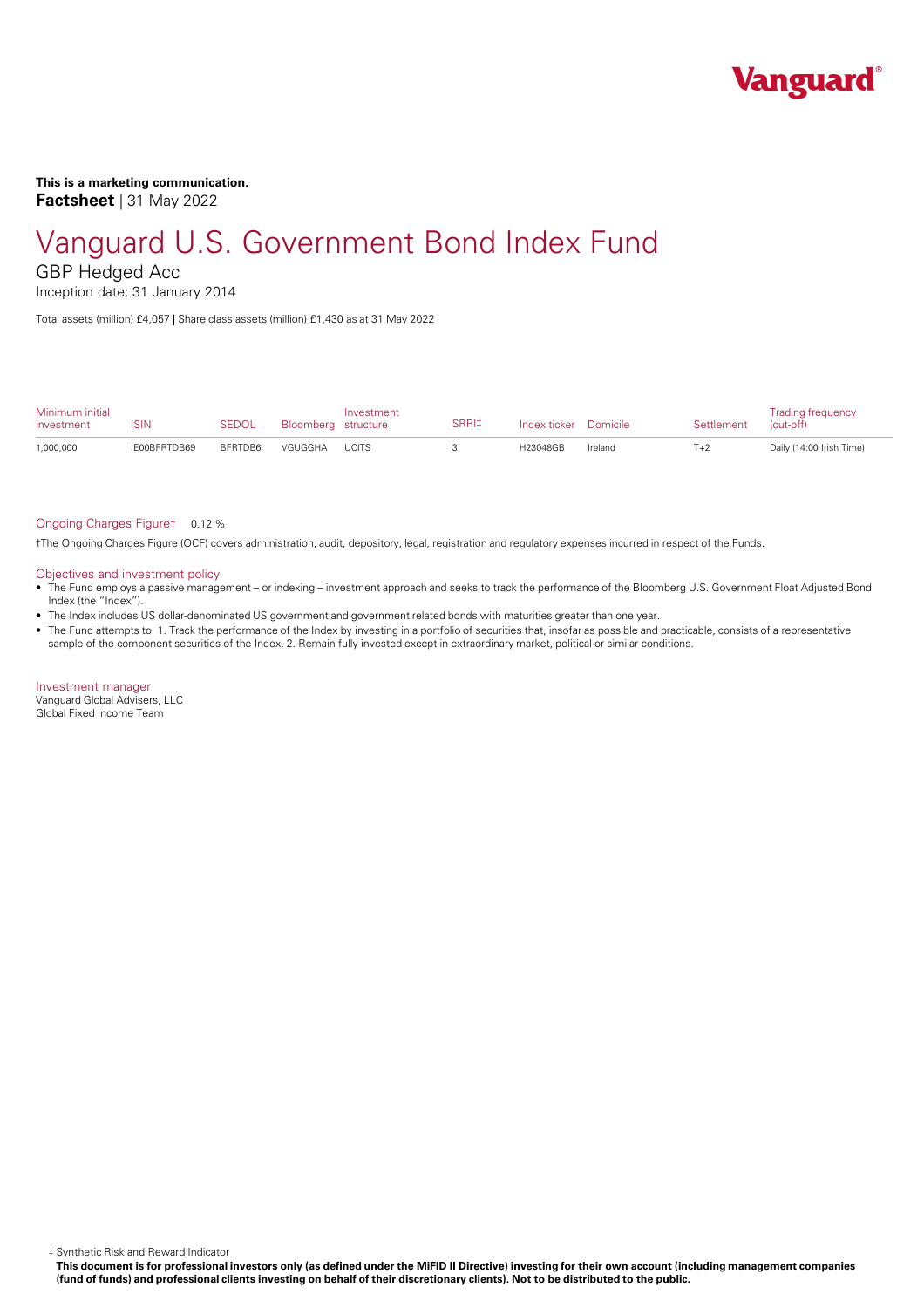# Vanguard U.S. Government Bond Index Fund GBP Hedged Acc

# Performance summary\*\*

GBP**—**Vanguard U.S. Government Bond Index Fund

Benchmark — Bloomberg U.S.Government Float Adjusted Bond Index in GBP

|                        | 01 Jun 2017                             | 01 Jun 2018           | 01 Jun 2019           | 01 Jun 2020      | 01 Jun 2021           |  |
|------------------------|-----------------------------------------|-----------------------|-----------------------|------------------|-----------------------|--|
|                        | $\overline{\phantom{a}}$<br>31 May 2018 | $\sim$<br>31 May 2019 | $\sim$<br>31 May 2020 | ٠<br>31 May 2021 | $\sim$<br>31 May 2022 |  |
| Fund (Net of expenses) | $-2.35%$                                | 4.50%                 | 9.65%                 | $-3.91%$         | $-7.84%$              |  |
| Benchmark              | $-2.06%$                                | 4.46%                 | 10.01%                | $-3.87%$         | $-7.75%$              |  |
|                        |                                         |                       |                       |                  |                       |  |

| Performance**          | month | Quarter  | Year to<br>date | year     | 3 years  | 5 years  | 10 years                 | Since<br>inception |
|------------------------|-------|----------|-----------------|----------|----------|----------|--------------------------|--------------------|
| Fund (Net of expenses) | 0.18% | $-6.10%$ | $-8.40%$        | $-7.84%$ | $-0.97%$ | $-0.18%$ | $\overline{\phantom{m}}$ | 0.69%              |
| Benchmark              | 0.19% | $-6.08%$ | $-8.44%$        | $-7.75%$ | $-0.82%$ | $-0.04%$ | $\overline{\phantom{m}}$ | 0.88%              |

\*\*In this document the performance displayed for the Fund(s) and therefore relative performance to the benchmark index may be impacted by swing pricing. The NAV of a Fund may swing according to subscription/redemption activity so that transaction costs caused by these cashflows are notborne by the existing holders in a Fund. The benchmark index is not affected by swing pricing and therefore you may see tracking difference between the performance of the Fund and the benchmark. Performance and Data is calculated on closing NAV as at 31 May 2022.

### **Past performance is not a reliable indicator of future results.**

The Fund invests in securities which are denominated in currencies other than the share class currency. Movements in currency exchange rates can affect the return of investments. Currency hedging techniques are used to minimise the risks associated with movements in currency exchange rates but these risks cannot be eliminated entirely. As this information relates to a share class where such techniques are used, for the purposes of the "Past performance" section above, the performance of this share class is shown against the Bloomberg U.S. Government Float Adjusted Bond Index in GBP (the "Hedged Index"), which is a currency hedged version of the Index. Source: Vanguard; Bloomberg U.S. Government Float Adjusted Bond Index in GBP

# Key investment risks

The value of bonds and fixed income-related securities is affected by influential factors such as interest rates, inflation, credit spreads and volatility which, in turn, are driven by other factors including political, economic news, company earnings and significant corporate events. Currency hedging may not completely eliminate currency risk in the Fund, and may affect the performance of the Fund.

Credit risk. The issuer of a financial asset held within the Fund may not pay income or repay capital to the Fund when due.

Liquidity risk. Lower liquidity means there are insufficient buyers or sellers to allow the Fund to sell or buy investments readily.

Counterparty risk. The insolvency ofany institutions providing services such as safekeeping of assets or acting as counterparty to derivatives or other instruments, may expose the Fund to financial loss.

Index tracking risk.The Fund is not expected to track the performance of the Index at all times with perfect accuracy. The Fund is, however, expected to provide investment results that, before expenses, generally correspond to the price and yield performance of the Index.

Index sampling risk. As the Fund uses an index sampling technique whereby a representative sample of securities are selected to represent the Index, there is the risk that the securities selected for the Fund may not, in the aggregate, approximate the full Index.

Inflation risk. The value of your investments may not be worth as much in the future due to changes in purchasing power resulting from inflation.

Please also read the risk factors section in the prospectus and the Key Investor Information Document, both of which are available on the Vanguard website.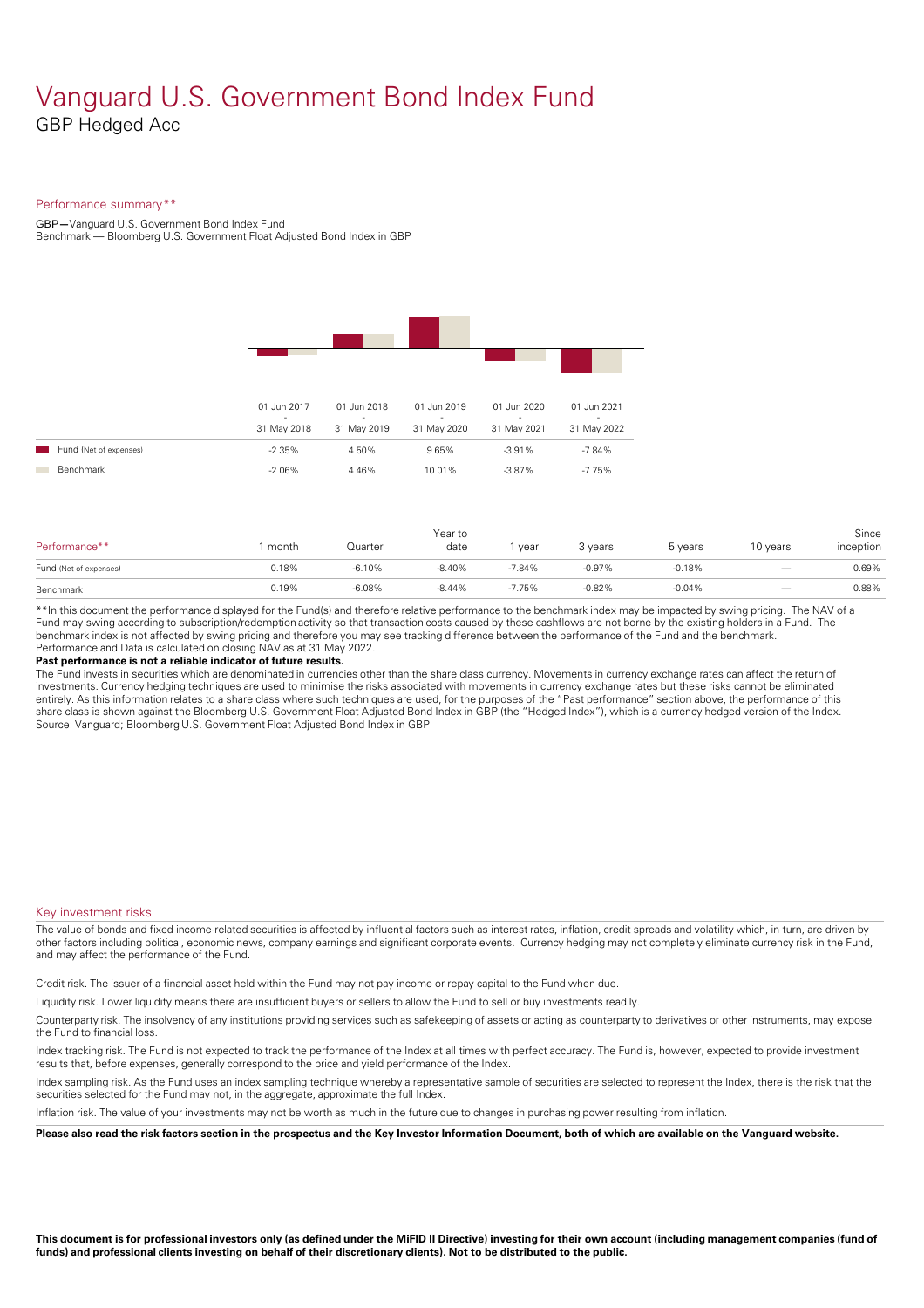# Vanguard U.S. Government Bond Index Fund GBP Hedged Acc

Data as at 31 May 2022 unless otherwise stated.

| 352<br>2.78% | 722                                                                                                                                                                             |
|--------------|---------------------------------------------------------------------------------------------------------------------------------------------------------------------------------|
|              |                                                                                                                                                                                 |
|              | 2.79%                                                                                                                                                                           |
| 1.8%         | 1.7%                                                                                                                                                                            |
| 7.7 years    | 7.7 years                                                                                                                                                                       |
| AAA          | AAA                                                                                                                                                                             |
| 6.3 years    | 6.3 years                                                                                                                                                                       |
| 0.5%         |                                                                                                                                                                                 |
| $-2\%$       |                                                                                                                                                                                 |
|              | The BTD (Bertfolio Turneyer Beta) enpresed considers the total equipments purchases and soles the total subscriptions and redomptions and the everage not coasts of the fund to |

The PTR (Portfolio Turnover Rate) approach considers the total security purchases and sales, the total subscriptions and redemptions and the average net assets of the fund to calculate the turnover figure. Data as at 31 March 2022.

#### Market allocation

| <b>United States</b> | $F \Omega$ |
|----------------------|------------|
|                      |            |
|                      |            |

### Distribution by credit maturity (% of fund)

| Under 1 Year               | 0.5% |
|----------------------------|------|
| $1 - 5$ Years              | 55.8 |
| $\overline{5}$ - 10 Years  | 25.0 |
| $\overline{10}$ - 15 Years | 0.3  |
| $15 - 20$ Years            | 58   |

| 20 - 25 Years |  |
|---------------|--|
| Over 25 Years |  |

# Distribution by credit quality (% of fund)

Credit-quality ratings for each issue are obtained from Bloomberg using ratings derived from Moody's Investors Service, Fitch Ratings, and Standard & Poor's. When ratings from all three agencies are available, the median rating is used. When ratings are available from two of the agencies, the lower rating is used. When one rating is available, that rating is used.

#### Distribution by issuer (% of fund)

| Treasury/federal              | $97.2\%$       |
|-------------------------------|----------------|
| Government-related - agencies |                |
| — Cash*                       | $\overline{ }$ |

\*The allocations are subject to circumstances such as timing differences between trade and settlement dates of underlying securities, that may result in negative weightings. The fund may also employ certain derivative instruments for cash management or risk management purposes that may also result in negative weightings. Allocations are subject to change. Cash includes physical cash on the account, cash like instruments (such as ultra-short term treasury bonds) and derivative instruments. **Source: Vanguard** 

#### **Glossary for fund characteristics**

The fund characteristics section above contains a number of metrics that professional investors use to value individual stocks against a market or index average. These metrics can also be used to value and compare funds to the market by taking the average of all the stocks held in the fund and comparing them to those of the fund's benchmark index. We've provided a definition of the terms used for your convenience.

**Yield to worst** applies when the portfolio is invested into callable bonds. When it is not the case Yield to worst=Yield to maturity.

Average coupon is the average interest rate paid on the fixed income securities held by a fund. It is expressed as a percentage of face value.

**Average maturity** is the average length of time until fixed income securities held by a fund reach maturity and are repaid, taking into consideration the possibility that the issuer may call the bond before its maturity date. The figure reflects the proportion of fund assets represented by each security; it also reflects any futures contracts held. In general, the longer the average effective maturity, the more a fund's share price will fluctuate in response to changes in market interest rates.

**Average quality** is an indicator of credit risk. This figure is the average of the ratings assigned to a fund's fixed income holdings by credit-rating agencies. The agencies make their judgment after appraising an issuer's ability to meet its obligations. Quality is graded on a scale, with Aaa orAAA indicating the most creditworthy bond issuers. **Average duration** is an estimate of how much the value of the bonds held by a fund will fluctuate in response to a change in interest rates. To see how the value could change, multiply the average duration by the change in rates. If interest rates rise by 1 percentage point, the value of the bonds in a fund with an average duration of five years

would decline by about 5%. If rates decrease by a percentage point, the value would rise by 5%.

**Distribution yield** reflects the amounts that may be expected to be distributed over the next twelve months as a percentage of mid-market unit price as at the date shown. It is based on a snapshot of the portfolio on that day. It does not include preliminary charge and investors may be subject to tax on distributions.

This document is for professional investors only (as defined under the MiFID II Directive) investing for their own account (including management companies (fund of funds) and professional clients investing on behalf of their discretionary clients). Not to be distributed to the public.